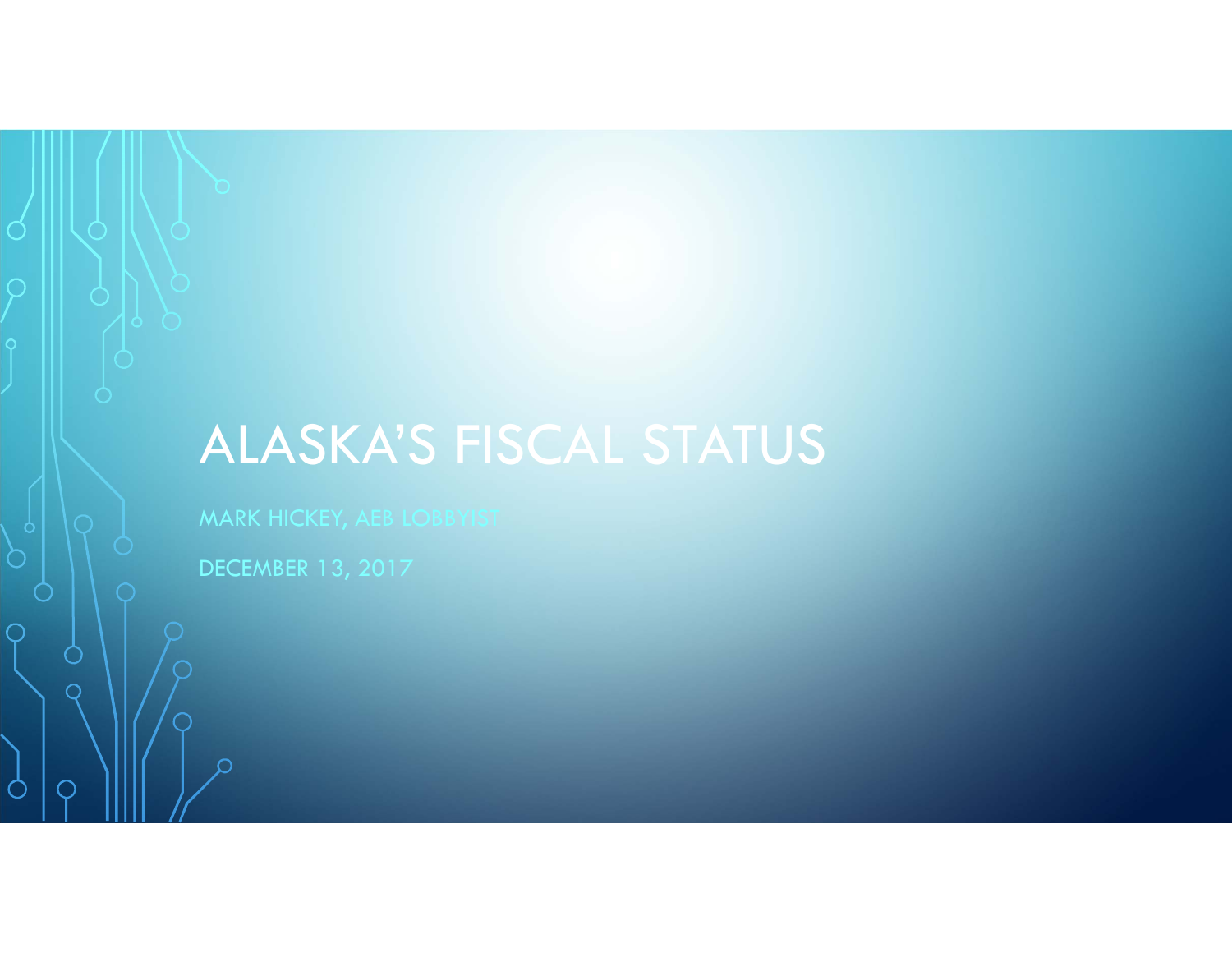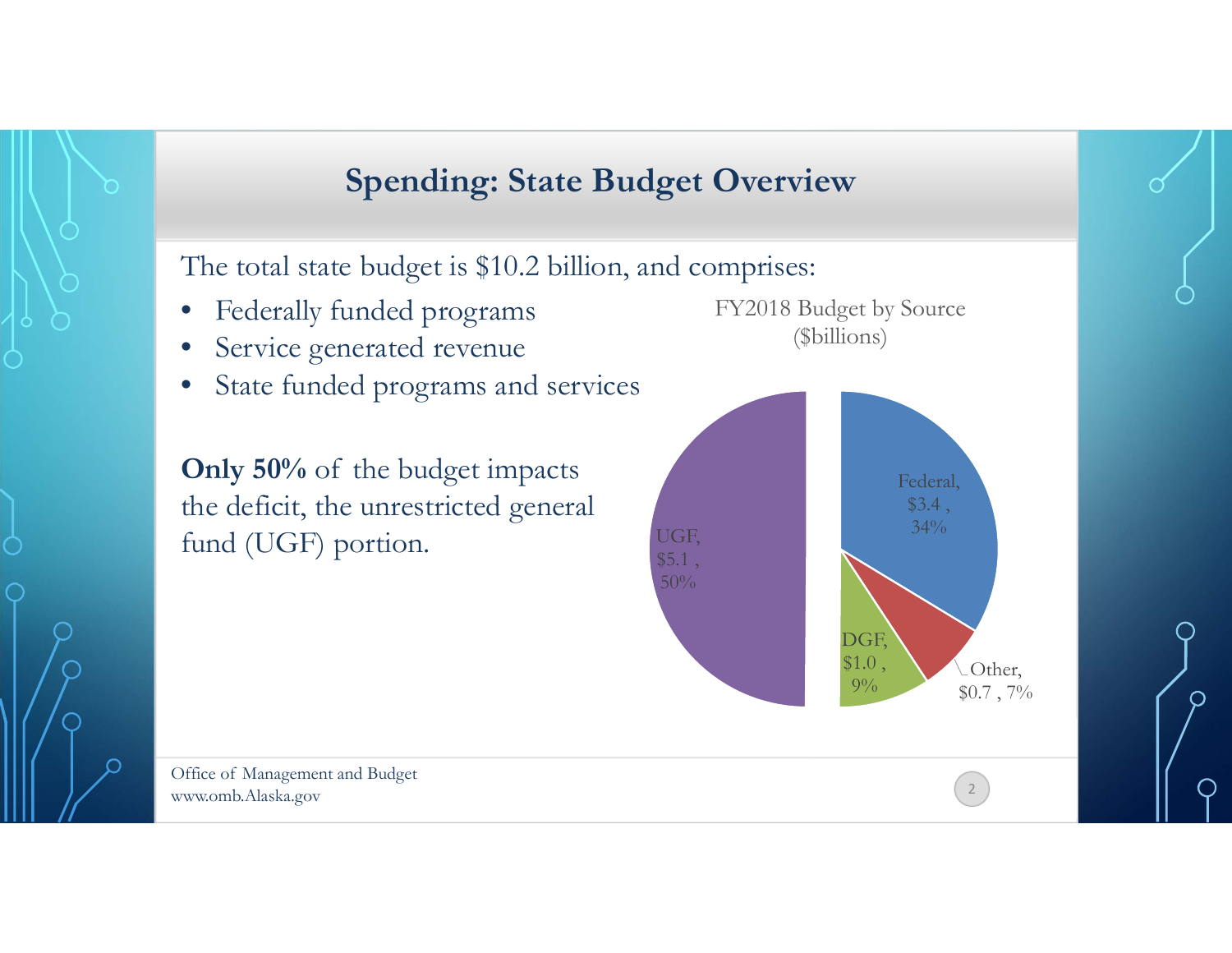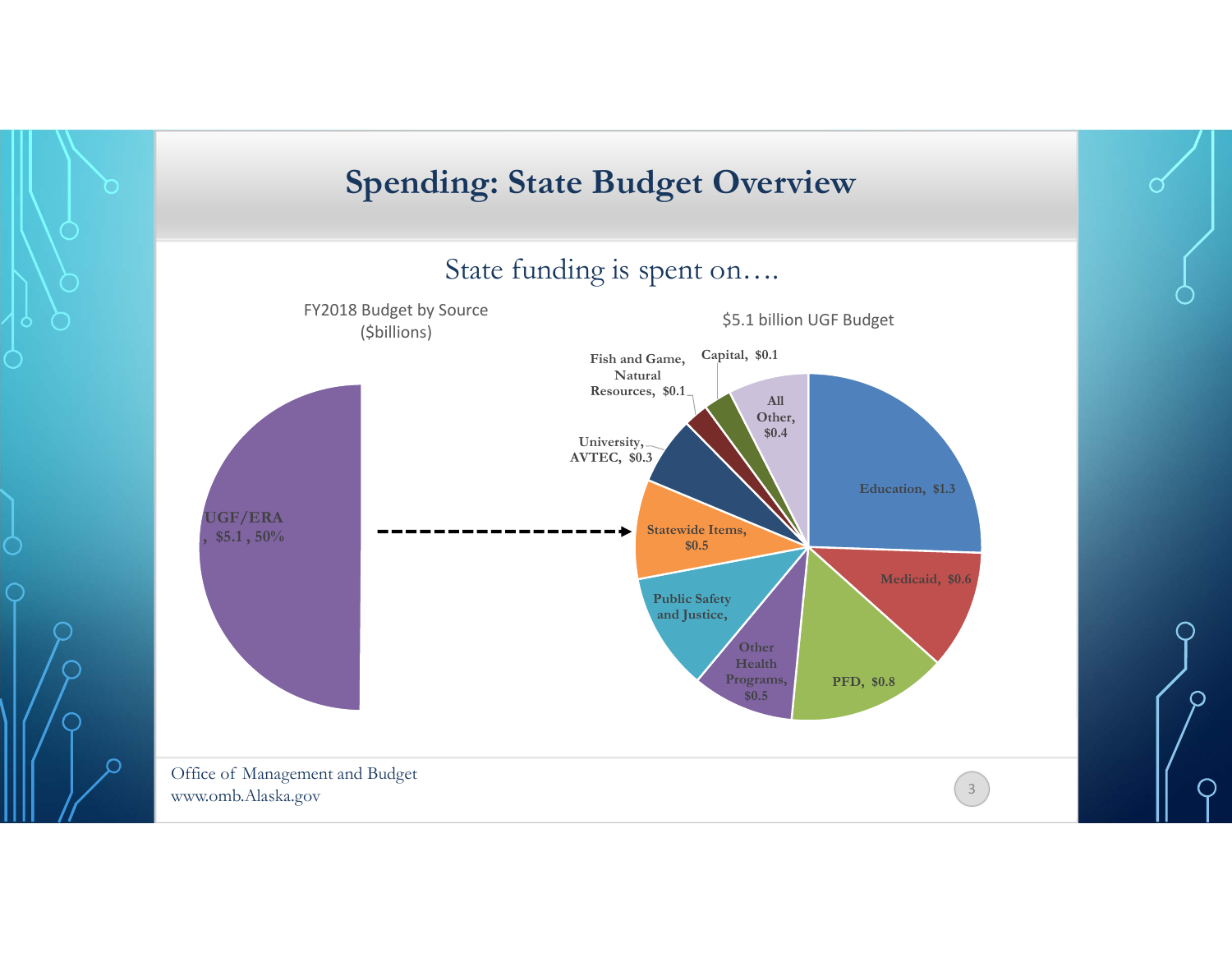## **Spending: State Budget Overview**

More than 50% of the state-funded share of the budget is sent as direct payments to communities, providers, oil companies, and individuals. Payments are for items such as:

- •Medicaid payments to providers (on behalf of enrollees)
- •K-12 Schools
- •Retirement payments (on behalf of communities and schools)
- •School debt reimbursement
- •Senior benefits
- •Public assistance
- •Foster care
- •Oil and gas tax credits
- •Permanent fund dividends

Less than 50% of state funded budget is spent on government services like troopers, road maintenance, ferries, airports, prisons, the legislature, Pioneer Homes, the courts, the governor's office, fish and game, etc.

4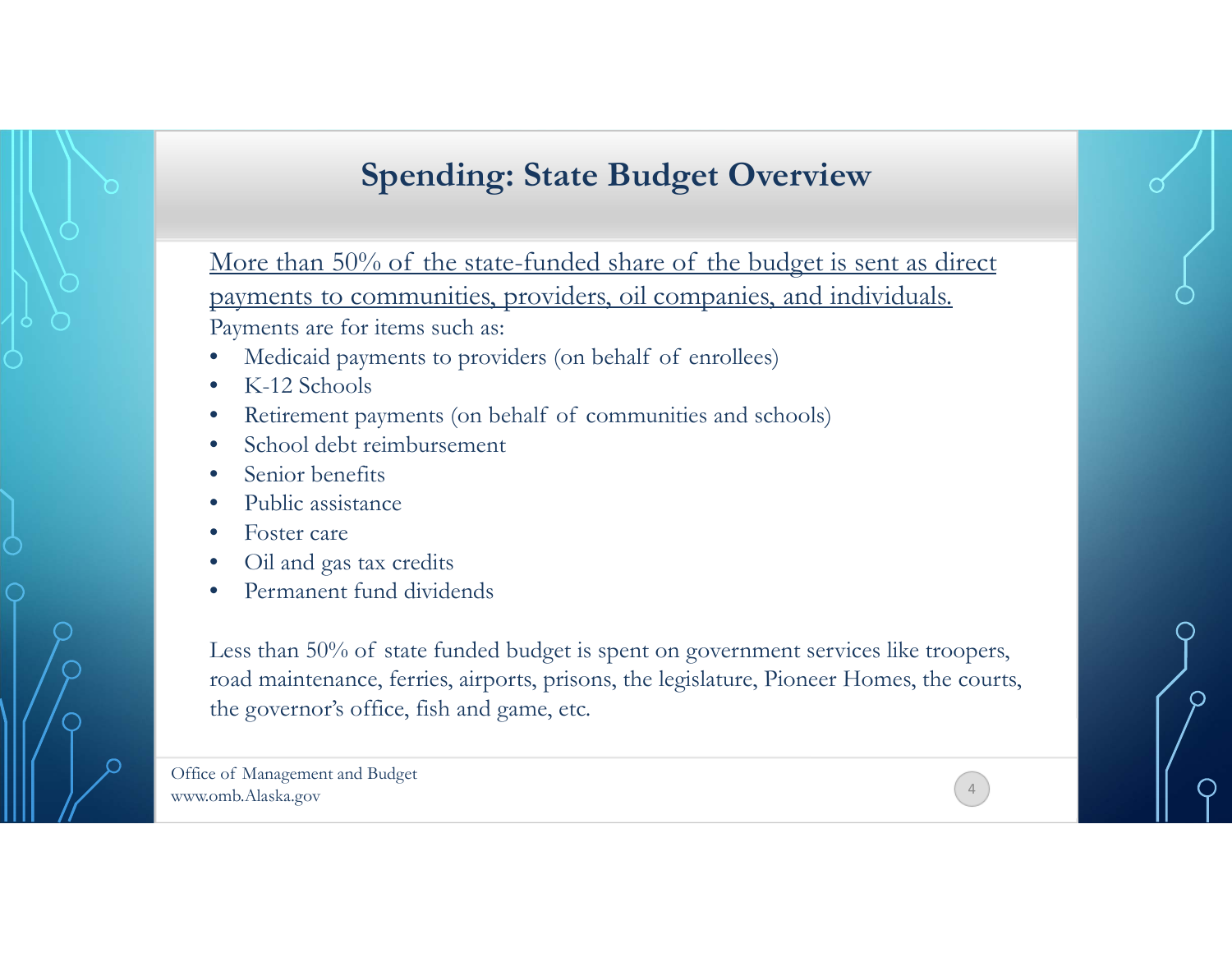# **Spending: State Budget Overview**

### Unrestricted General Fund Spending Trend

|                                 | <b>FY2015</b> |       | <b>FY2018</b> | FY2015-2018   |         |  |
|---------------------------------|---------------|-------|---------------|---------------|---------|--|
| Education & University          | \$<br>1,722.1 | \$    | 1,584.6       | \$<br>(137.5) | $-8\%$  |  |
| Health & Safety Departments     | \$<br>936.6   | $\$\$ | 849.2         | \$<br>(87.3)  | $-9\%$  |  |
| Medicaid & Other Health Formula | \$<br>865.4   | $\$\$ | 699.8         | \$<br>(165.6) | $-19%$  |  |
| Other Executive Departments     | \$<br>786.7   | \$    | 446.4         | \$<br>(340.4) | $-43%$  |  |
| Debt, Retirement, Credits, etc. | \$<br>982.7   | $\$\$ | 471.6         | \$<br>(511.1) | $-52%$  |  |
| Legislature & Courts            | \$<br>189.5   | \$    | 168.4         | \$<br>(21.1)  | $-11\%$ |  |
| <b>Total Operating Budget</b>   | \$<br>5,482.9 | \$    | 4,220.1       | \$ (1,262.8)  | $-23%$  |  |
| Capital                         | \$<br>594.9   | \$    | 132.0         | \$<br>(462.9) | $-78%$  |  |
| Total Budget                    | \$6,077.8     |       | \$4,352.1     | \$(1,725.7)   | $-28%$  |  |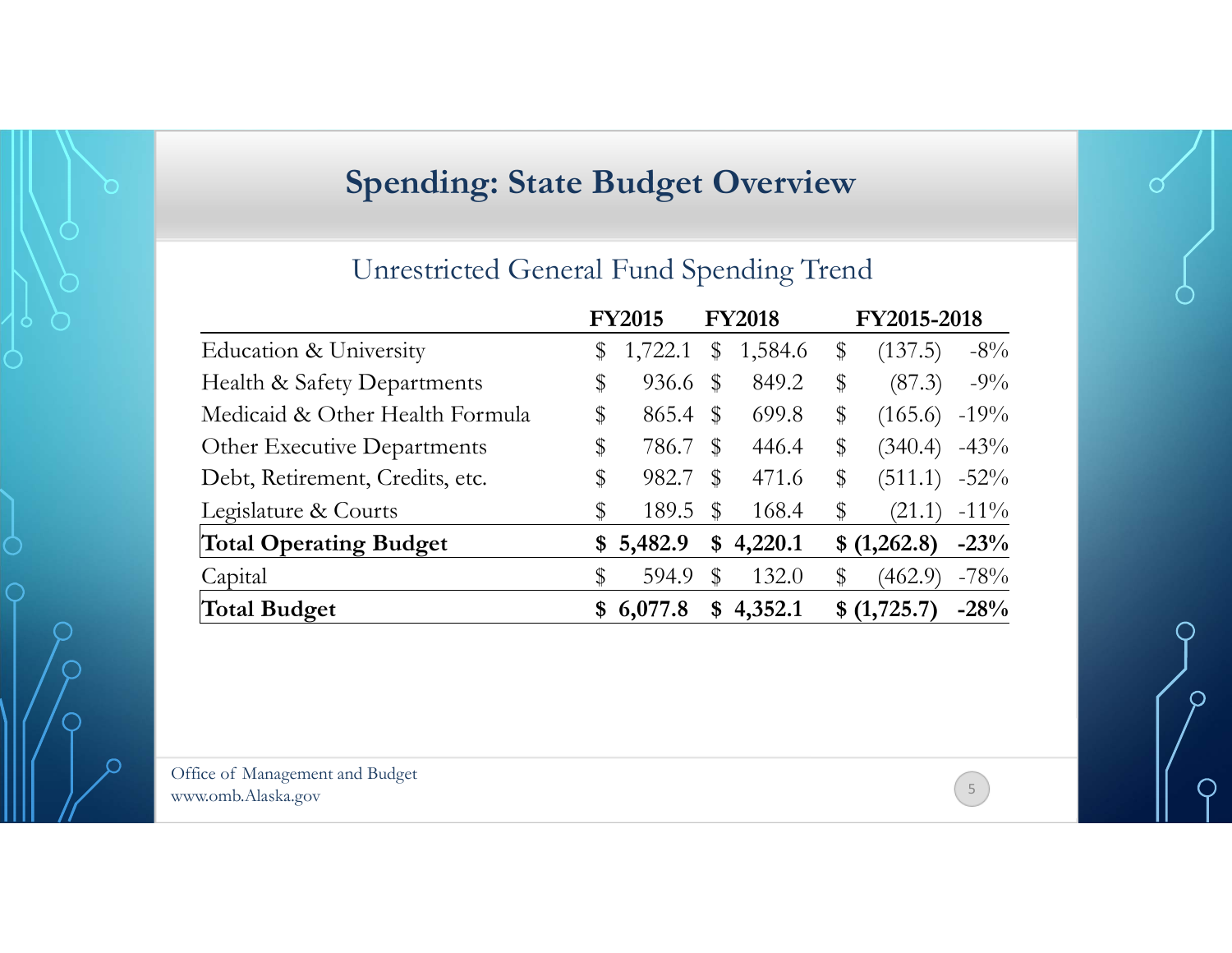

Substantial budget reductions have been made (44 percent since FY2013), but revenues have declined by almost 80 percent during that time.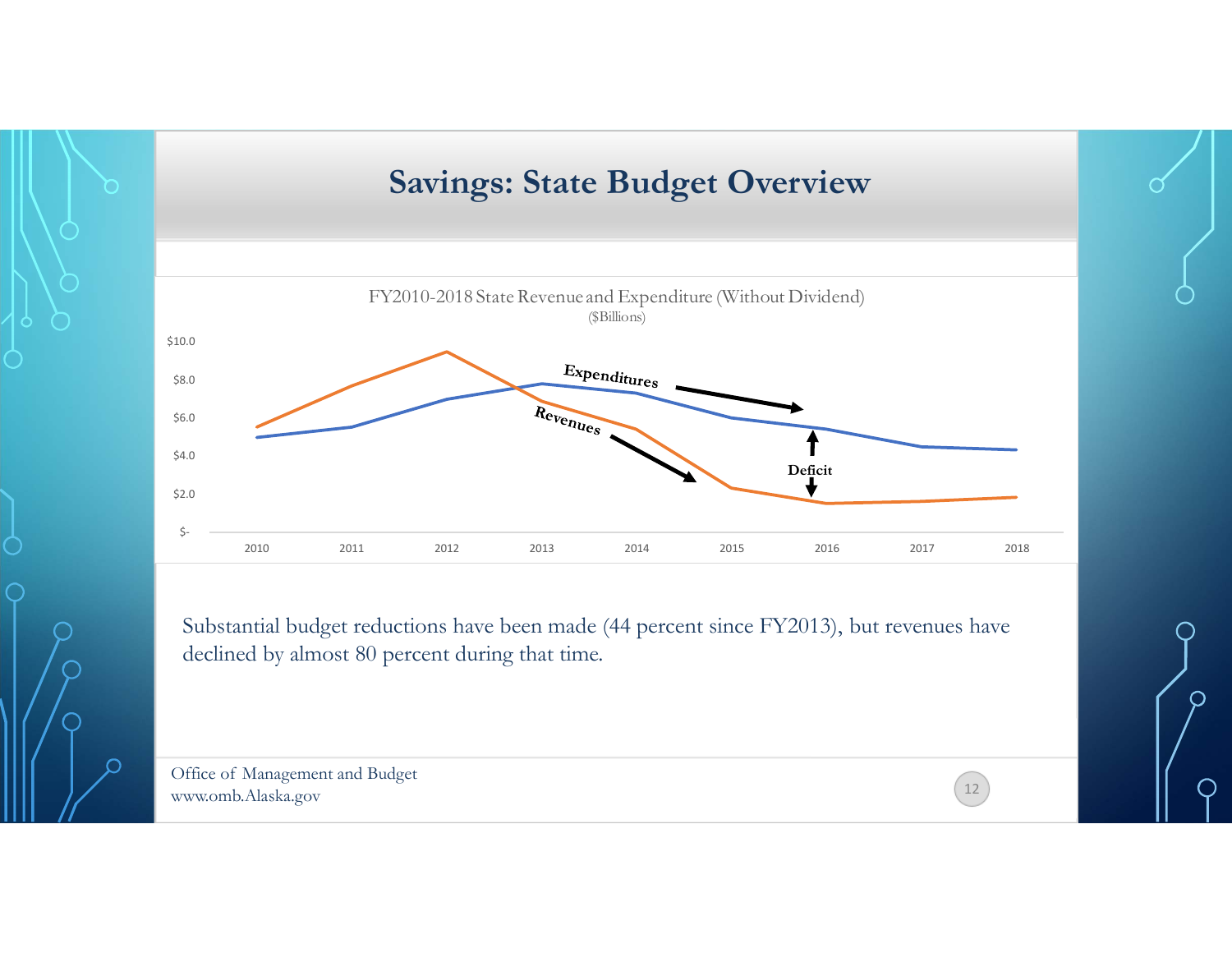### **Savings: State Budget Overview**



- $\bullet$  The gap between revenue and spending has been funded primarily from the Constitutional Budget Reserve (CBR) -- Alaska's rainy day fund
- •By the end of FY2018, we will have drawn over \$14.0 billion from savings
- •The constitution requires that any borrowing from the CBR fund be repaid
- •CBR spend and non-repayment provisions require a three-quarter vote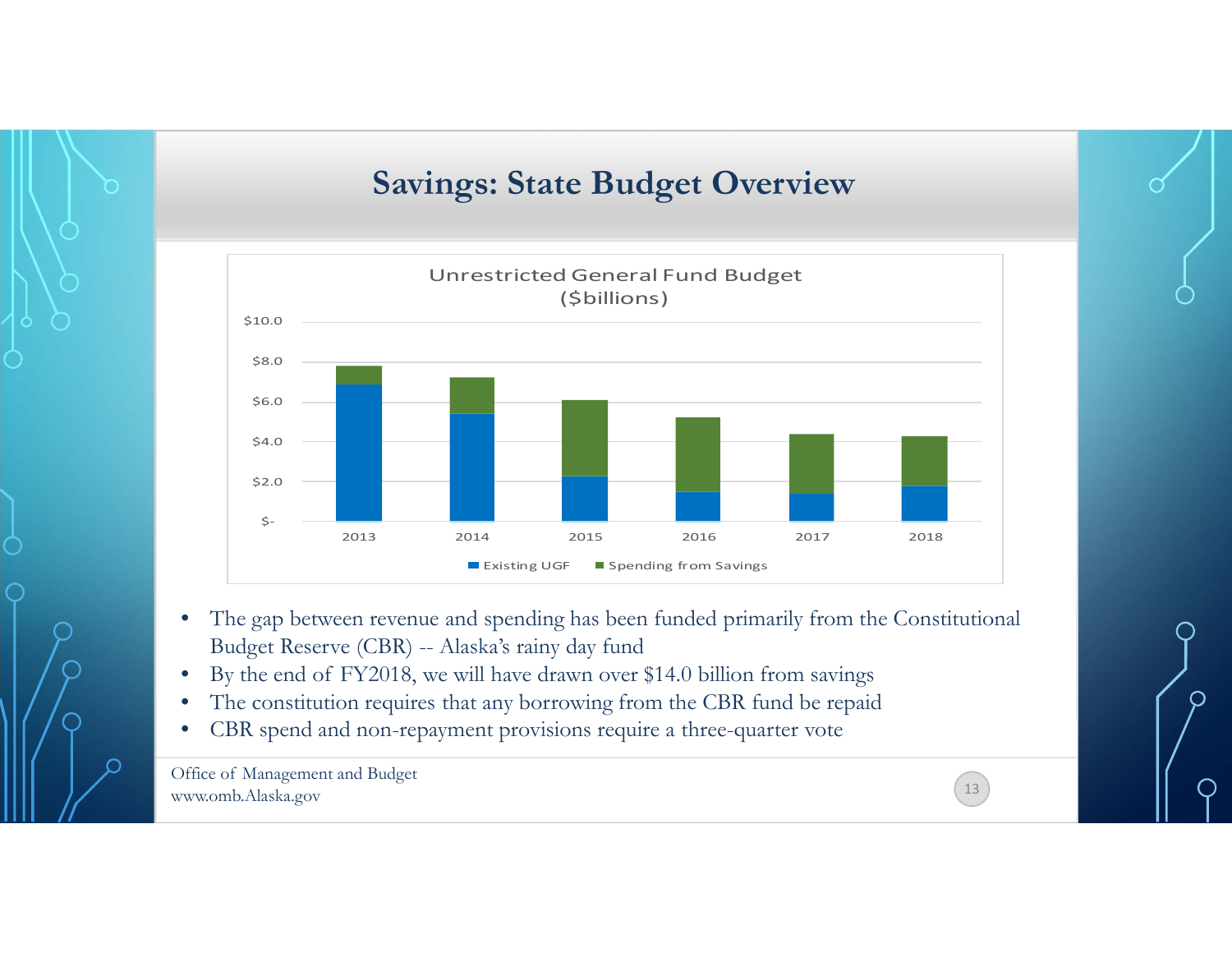



- •Alaska has the most volatile revenue of any state
- •Any plan that leaves a fiscal gap depletes the state's reserves
- $\bullet$  Maintaining sufficient savings is prudent to hedge against low oil prices, stock market volatility or other unforeseen events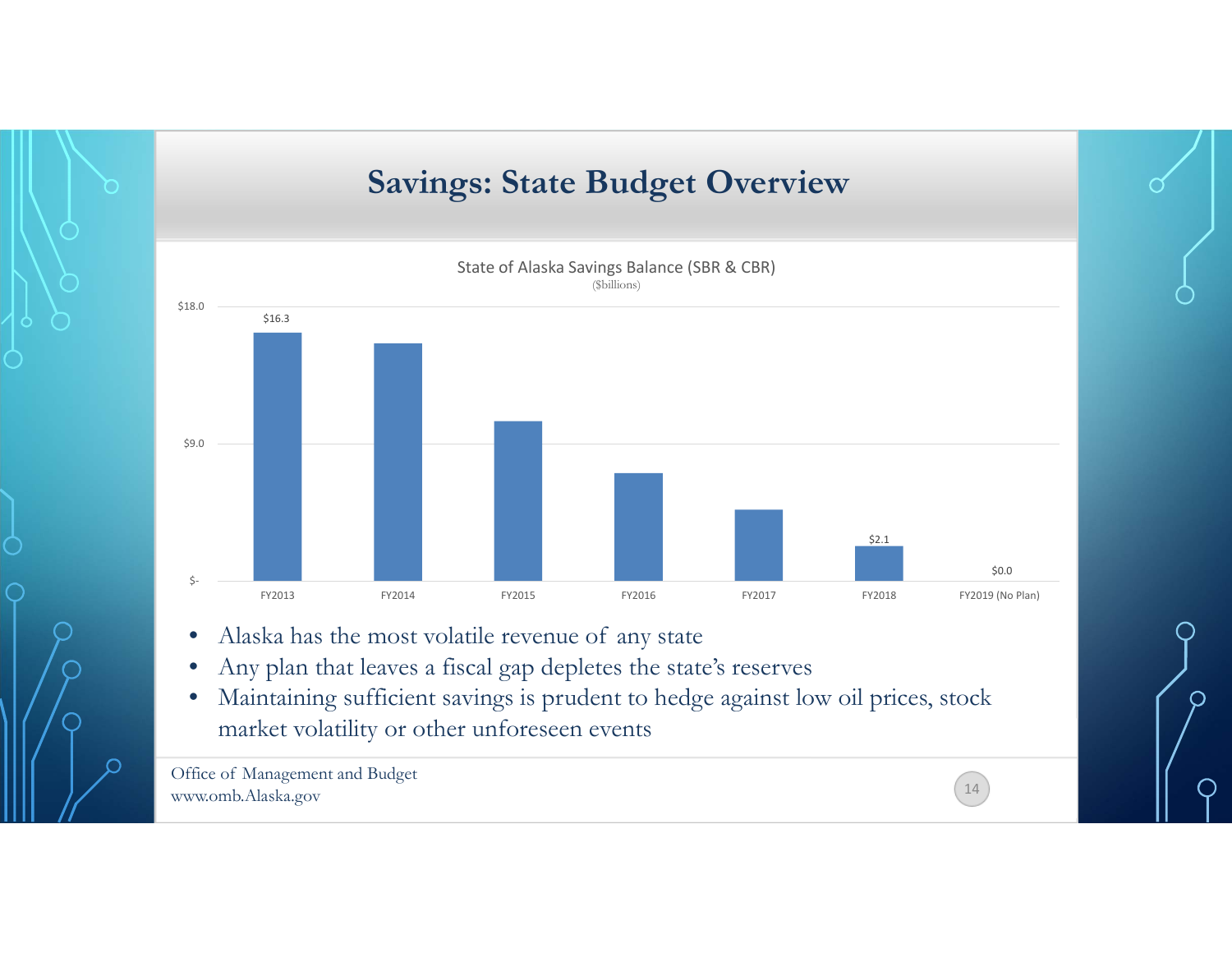### **Budget Gap: State Budget Overview**

| <b>Base Scenario Calculation (\$millions)</b> |    |                 |    |                                  |              |                            |  |  |  |  |  |  |  |
|-----------------------------------------------|----|-----------------|----|----------------------------------|--------------|----------------------------|--|--|--|--|--|--|--|
| <b>Fiscal Year</b>                            |    | 2019            |    | 2020                             |              | 2021                       |  |  |  |  |  |  |  |
| Budget maintaining flat service levels        | \$ |                 |    | 4,749.5 $\frac{1}{2}$ 4,900.1 \$ |              | 4,980.3                    |  |  |  |  |  |  |  |
| Revenue                                       | \$ | $2,019.0$ \$    |    | 2,070.0                          | $\$\$        | 2,165.0                    |  |  |  |  |  |  |  |
| <b>Deficit</b>                                |    | \$ (2,730.5) \$ |    |                                  |              | $(2,830.1)$ \$ $(2,815.3)$ |  |  |  |  |  |  |  |
|                                               |    |                 |    |                                  |              |                            |  |  |  |  |  |  |  |
| Senate Permanent Fund plan                    |    | 2,092.1         | S  | 2,250.5                          | $\mathbb{S}$ | 2,257.5                    |  |  |  |  |  |  |  |
| Gap                                           | \$ | (638.3)         | \$ | (579.6)                          | S            | (557.9)                    |  |  |  |  |  |  |  |
| House Permanent Fund plan                     |    | 1,866.9         | S  | 2,009.3                          | \$           | 2,016.4                    |  |  |  |  |  |  |  |
| Gap                                           | \$ | (863.5)         | \$ | (820.8)                          | \$           | (798.9                     |  |  |  |  |  |  |  |

**Known issues: Base scenario ~\$600-800 million/year Assumptions:**

• **Department of Revenue oil price and production forecast: Fall 2017** 

- •**Agency cost increases are maintained at or below inflation**
- •**No federal cost shifts**
- •**K-12 school increases maintained at inflation only – no student growth**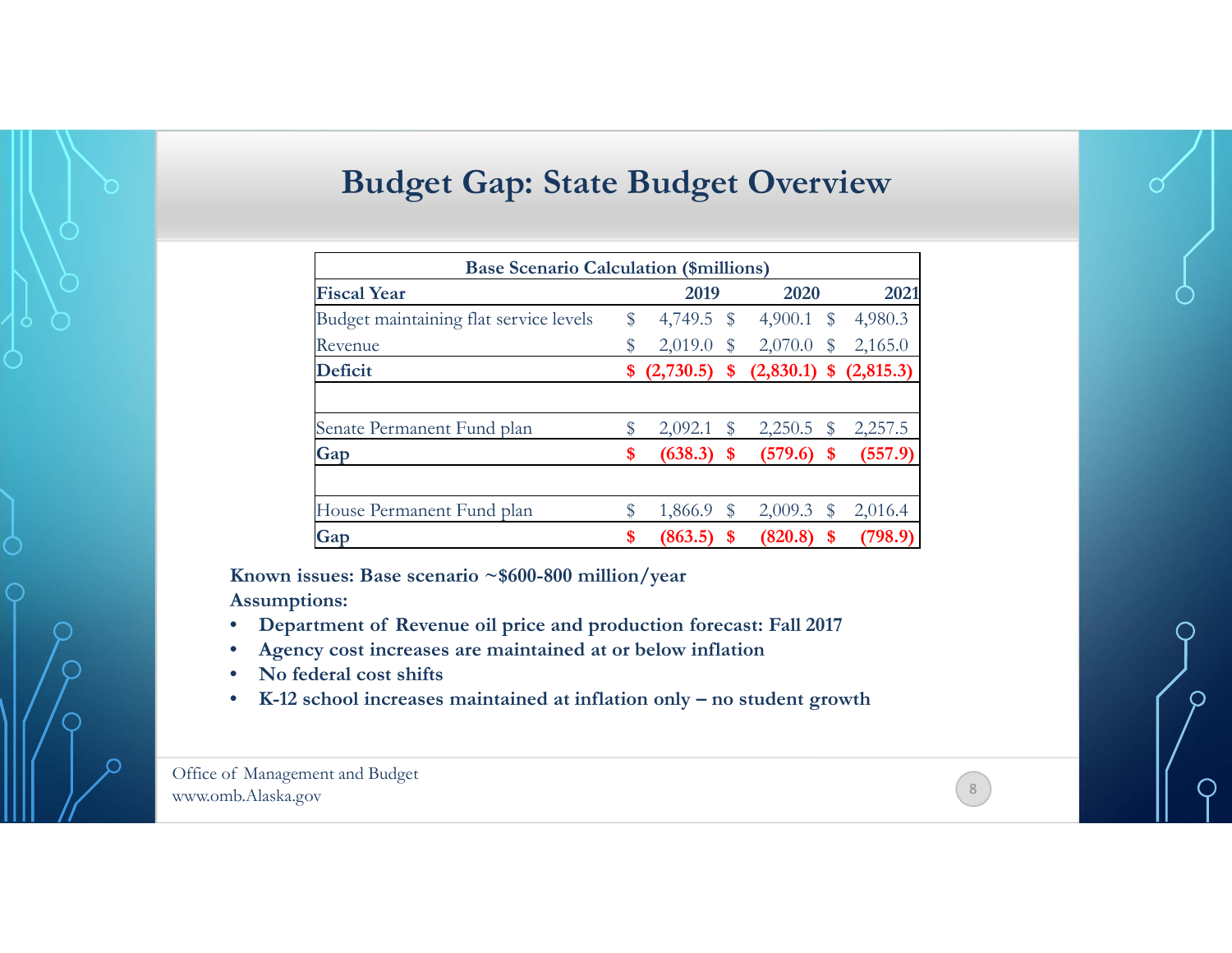#### **Ten Year Budget Forecast Relative to Preliminary Fall 2017 Revenue Projections**

| Status Quo Service Level - Unrestricted General Fund Budget Forecast |     |                 |      |                                |      |              |          |                    |    |                   |    |              |      |                   |          |              |          |                   |              |             |
|----------------------------------------------------------------------|-----|-----------------|------|--------------------------------|------|--------------|----------|--------------------|----|-------------------|----|--------------|------|-------------------|----------|--------------|----------|-------------------|--------------|-------------|
|                                                                      |     | <b>FY2018</b>   |      | <b>FY2020</b><br><b>FY2019</b> |      | FY2021       |          | FY2022             |    | FY2023            |    | FY2024       |      | FY2025            |          | FY2026       |          | FY2027            |              |             |
| Agency Operations (Non-Formula)                                      | s   | 1,615.0         | s    | 1,631.6                        | s    | $1,668.3$ \$ |          | $1,705.8$ \$       |    | 1,744.2           | s  | 1,783.5      | s    | 1,823.6           | s        | 1,864.6      | s        | 1,906.6           | s            | 1,949.5     |
| Agency Operations (Formula)                                          |     | 1.967.4         | -S   | 2,029.7                        | s    | 2,075.3      | S        | $2,122.0$ \$       |    | 2,169.8           | S  | 2,218.6      | s    | 2,268.5           | S        | 2,319.6 \$   |          | 2,371.8           | -S           | 2,425.1     |
| Legislature & Courts                                                 |     | 168.4           | S    | 168.7                          | s    | 172.5        | s        | $176.4$ \$         |    | 180.4             | S  | 184.4        | s    | 188.6             | -S       | 192.8        | s        | 197.2             | s            | 201.6       |
| <b>Total Agency</b>                                                  | S   | 3,750.8         | \$   | 3,830.0                        | \$   | 3,916.2      |          | \$4,004.3          | \$ | 4,094.4           | s. | 4,186.5      | \$   | 4,280.7           |          | \$4,377.0    | - \$     | 4,475.5           | s.           | 4,576.2     |
| Debt                                                                 |     | $209.4$ \$      |      | $205.4$ \$                     |      | $191.6$ \$   |          | 188.9 \$           |    | $170.4$ S         |    | 177.5        | s    | 168.3             | - S      | 159.5 \$     |          | 153.7             | -S           | 155.7       |
| Retirement                                                           |     | 163.5           | s    | 271.4                          | - \$ | 353.7        | -S       | $391.3$ \$         |    | $400.4$ S         |    | 410.3        | -S   | 421.7             | - S      | $434.0$ S    |          | 447.9             | -S           | 465.2       |
| Fund Capitalizations                                                 |     | 34.8            | s    | 42.6                           | s    | 45.6         | - \$     | $45.6$ \$          |    | 45.6 <sup>°</sup> |    | $45.6$ S     |      | 45.6 <sup>°</sup> |          | $45.6$ \$    |          | 45.6 <sup>°</sup> |              | 45.6        |
| Community Assistance                                                 |     | 8.0             | Ŝ    |                                | S    |              | s        |                    | s  |                   | S  |              | s    |                   | s        |              | S        |                   | S            | $\sim$      |
| Oil and Gas Credits                                                  |     | 57.0            | Ŝ    | 175.0                          | s    | 163.0        | s        | 115.0              | S  | 129.0             | s  | 132.0        | s    | 135.0             | S        | 155.0        |          |                   |              | $\sim$      |
| Other                                                                |     | 5.7             | s    |                                |      |              | S        |                    |    |                   |    |              | S    |                   | s        |              |          |                   |              |             |
| <b>Total Statewide Items</b>                                         | \$  | 478.4           | \$   | 694.5                          | \$   | 753.9        | -S       | 740.8              | S  | 745.5             | -S | 765.5        | -S   | 770.7             | \$       | 794.2        | - \$     | 647.2             | s            | 666.6       |
| Capital                                                              | \$  | 132.0           | \$   | 225.0                          | - \$ | 230.1        | -S       | 235.2 <sup>5</sup> |    | 240.5             | -S | 245.9        | \$   | 251.5             | - \$     | $257.1$ \$   |          | 262.9             | $\mathbf{s}$ | 268.8       |
| <b>Total Budget</b>                                                  | \$. | 4,361.2         | S.   | 4,749.5                        | -S   | 4,900.1      |          | \$4,980.3          | s. | 5,080.4           |    | \$5,197.9    | \$   | 5,302.9           |          | \$5,428.3    | -S       | 5,385.6           | s.           | 5.511.6     |
| <b>Current Revenue</b>                                               | \$  | 1,834.0         | \$   | 2,019.0                        |      | \$2,070.0    |          | \$2,165.0          | s  | 2,215.0           |    | \$2,231.0    | \$   | 2,252.0           |          | \$2,400.0    | S        | 2,631.0           | \$           | 2,806.0     |
| Deficit                                                              |     | \$ (2,527.2)    | \$.  | (2,730.5)                      |      | \$ (2,830.1) | -S       | (2,815.3)          |    | \$(2,865.4)       |    | \$(2,966.9)  |      | \$ (3,050.9)      |          | \$ (3.028.3) | <b>S</b> | (2,754.6)         |              | \$(2,705.6) |
| CBR/SBR balance above \$2 billion                                    |     | \$2,789.8       | \$   | 262.6                          | -S   | 150.9        | <b>S</b> | 145.0              | \$ | 145.0             | £. | 145.0        | \$   | 145.0             | <b>S</b> | 145.0        | \$       | 145.0             | \$.          | 145.0       |
| Permanent Fund Revenue (Senate SB26)                                 | \$  |                 | \$   | 2,092.1                        | s.   | 2,250.5      | $\sim$   | 2,257.5            | -S | 2,363.1           |    | \$2,477.2    | -S   | 2,563.1           | -S       | 2,642.9      | - \$     | 2,721.6           | -S           | 2,816.7     |
| Deficit (Senate SB26)                                                |     | \$ (2,527.2) \$ |      | (638.3)                        | - \$ | $(579.6)$ \$ |          | (557.9)            | -S | (502.2)           |    | (489.7)      | -S   | (487.7)           |          | $(385.5)$ \$ |          | $(33.0)$ \$       |              | 111.1       |
| Deficit after available CBR (Senate SB26)                            | \$  |                 | \$   | $(375.7)$ \$                   |      | $(428.7)$ \$ |          | $(412.9)$ \$       |    | $(357.2)$ \$      |    | (344.7)      | -\$  | $(342.7)$ \$      |          | $(240.5)$ \$ |          |                   | \$           |             |
| Permanent Fund Revenue (House SB26)                                  | \$  |                 | \$   | 1,866.9                        | s.   | 2,009.3      | s        | 2,016.4            | -S | 2,110.5           | S. | 2,211.9      | s    | 2,288.8           | -S       | 2,360.7      | -S       | 2,431.6           | s.           | 2,516.5     |
| Deficit (House SB26)                                                 |     | \$(2,527.2)     | - \$ | (863.5)                        | -S   | $(820.8)$ \$ |          | (798.9)            | -S | $(754.9)$ \$      |    | (755.1)      | - \$ | $(762.1)$ \$      |          | $(667.6)$ \$ |          | $(323.0)$ \$      |              | (189.1)     |
| Deficit after available CBR (House SB26)                             | \$  |                 | \$   | $(600.9)$ \$                   |      | $(669.9)$ \$ |          | $(653.9)$ \$       |    | $(609.9)$ \$      |    | $(610.1)$ \$ |      | $(617.1)$ \$      |          | $(522.6)$ \$ |          | $(178.0)$ \$      |              | (44.1)      |

*Dollars in Millions*

#### **Possible Cost Increases**

| Medicaid Grows at Historic Rates (5.7%)                       |        | 22.1 S  | 45.0 S  | 68.7 S  | 93.3 S  | 118.6 \$           | 144.9 S  | 172.0 S | 200.1   |
|---------------------------------------------------------------|--------|---------|---------|---------|---------|--------------------|----------|---------|---------|
| K-12 Grows at Historic Rates (4.6%)                           |        | 29.6 S  | 60.0 \$ | 91.0 S  | 122.8 S | 155.3 <sup>5</sup> | 188.6 \$ | 222.7 S | 257.6   |
| Price lower than expected (P60 vs. P 50; \$5.70/bbl ave miss) | 92.0 S | 118.0 S | 130.0 S | 178.0 S | 164.0 S | 185.0 S            | 261.0 S  | 428.0 S | - 525.0 |
| Deferred Maintenance/Infrastructure Investment                | 50.0 S | 50.0 S  | 50.0 S  | 50.0 S  | 50.0 S  | 50.0 S             | 50.0 S   | 50.0 S  | 50.0    |
| Retirement Experience Analysis                                |        |         | 25.0 S  | 50.0 S  | 75.0 S  | 75.0 \$            | 75.0 S   | 75.0 S  | 75.0    |

#### **Assumptions Used**

C

Agencies will grow at a 2.25% inflation rate. Increases in areas that have historically grown in excess of inflation, such as healthcare, are not accommodated by this scenario

No new debt is issued - payments fall as outstanding obligations are paid off. Assumes debt management projection of interest payments.

Capital budget at FY2018 level without reappropriations growing with inflation. Future reappropriations are limited.

Retirement payments represent actuarially determined rates. If a the retirement system misses earnings targets or has other negative experiences, this figure may increase.

This scenario does not accommodate any supplemental items which typically amount to \$50 to \$100 million annually.

*\*Source: Office of Management and Budget, 10.25.2017*